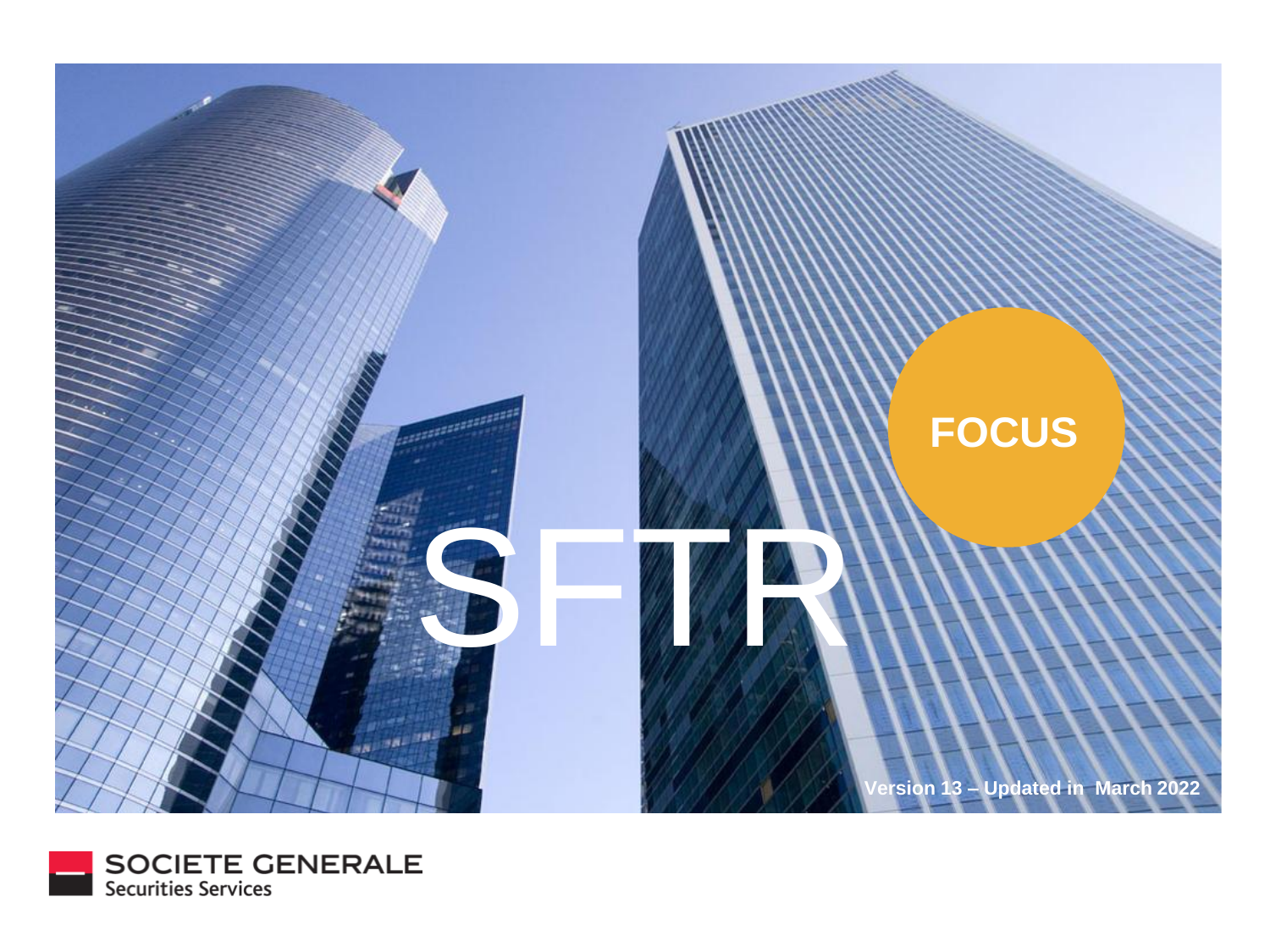

# **REGULATORY EVOLUTION FOCAL POINTS**

**The European Commission decided a regulation on securities financing transactions (SFT)**.

## **Changes implemented**

**Securities Services** 

- 1. New rules on reuse of collateral (art.15).
- 2. New information to be disclosed in prospectus and financial reports (Section A and B of the Annex).

## **Changes adopted and implemented in 2020-2021**

- ✓ Obligation to report all transactions to *Trade Repositories* (TR) (art.4) - ESMA Public Statement as of 19 March 2020.
- $\checkmark$  TR have to be approved by ESMA for registration.

- The last piece of this regulation to be implemented was to notify SFT (Securities financing transactions) like repos, securities lending, buy-sell back securities or sell-buy back securities to trade repositories (TR). This is similar to the notification process for EMIR. The full package of SFTR RTS and ITS had been published in the EU's Official Journal on 22 March 2019 consisting of 10 different delegated and implementing regulations, including the relevant annexes.
- In terms of reporting timeline, RTS and ITS entered into **force on 11 April 2019** (20th day after publication) and then reporting go-live applied as follows:
- $\checkmark$  13 July 2020: for banks and investment firms (12 months after entry into force)
- $\checkmark$  13 July 2020: for CCPs & CSDs (15 months after entry into force)
- $\checkmark$  13 October 2020: for the Buy-side -Funds & Insurance Companies (18 months after entry into force)
- $\checkmark$  January 2021: for non-Financial Counterparties (NFCs) (21 months after entry into force)